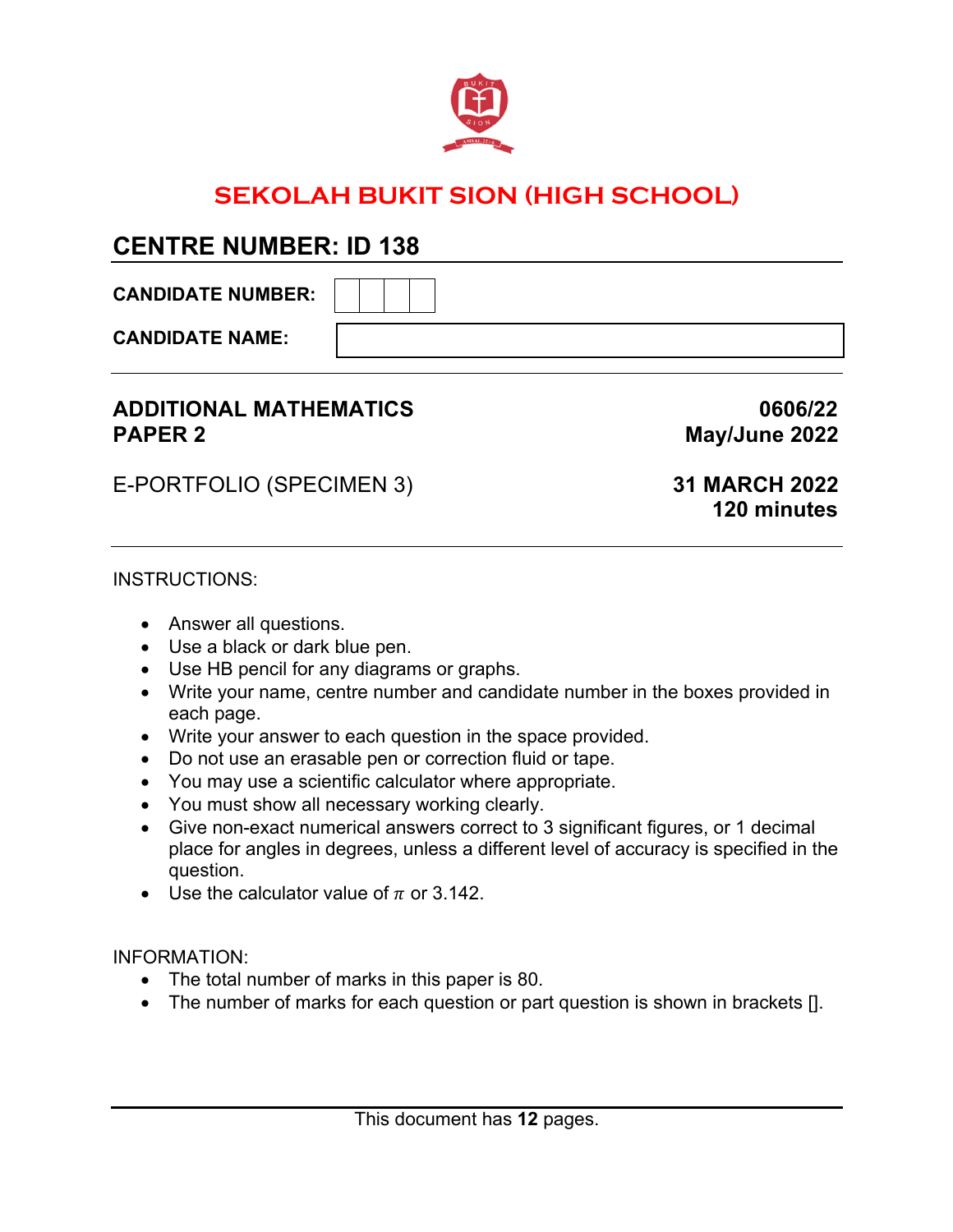#### **Question 01**

Find the values of the constant *k* for which  $(2k-1)x^2 + 6x + k + 1 = 0$  has real roots. [5]

## **Question 02**

Find the value of the constants *p* and *q* given that  $\frac{6^p \times 8^{p+2} \times 3^q}{9^{2q-3}} = 2^7 \times 3^4$ . [3]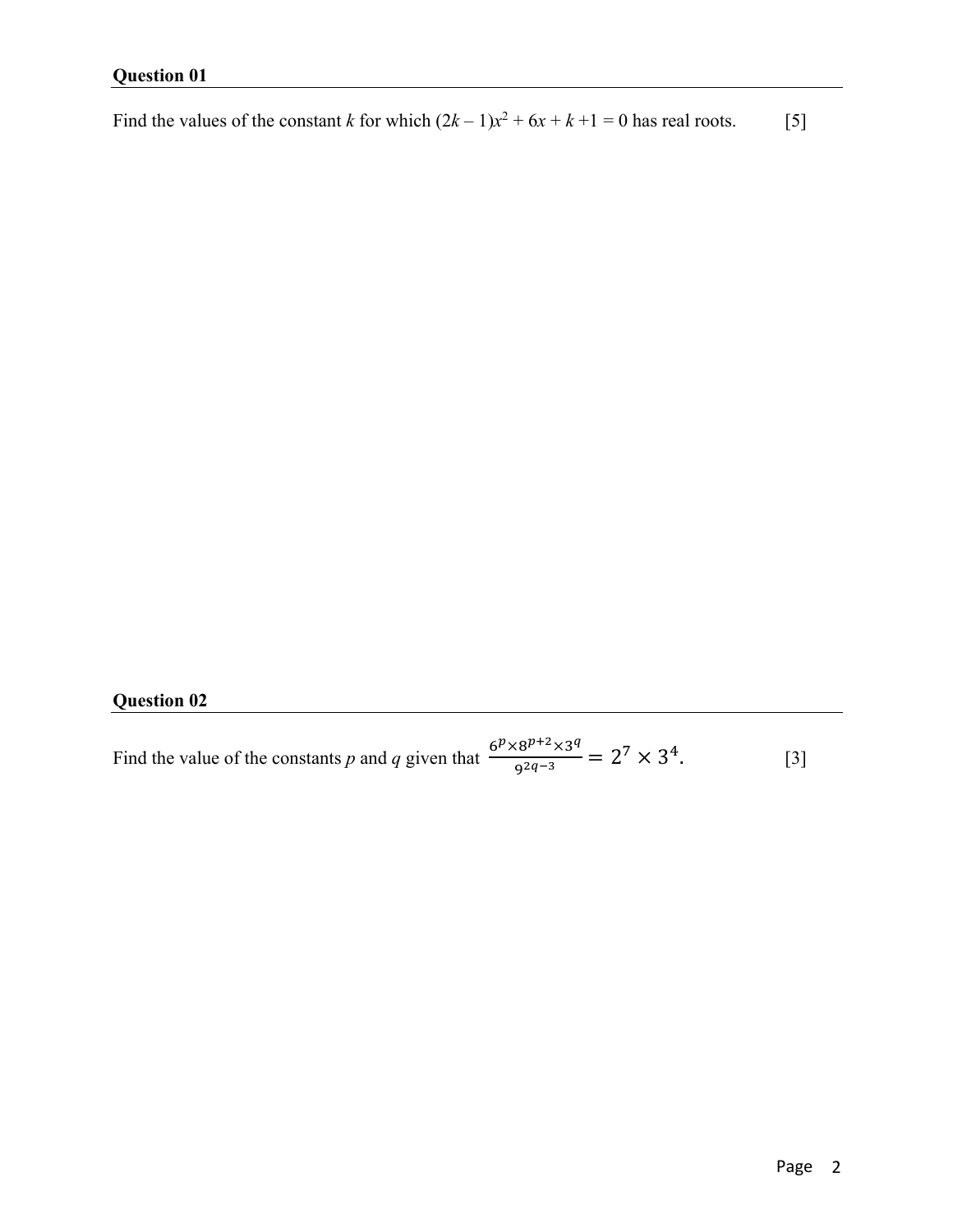The polynomial  $p(x) = mx^3 - 29x^2 + 39x + n$ , where *m* and *n* are constants, has a factor  $(3x - 1)$ and remainder 6 when divided by  $(x - 1)$ .

Show that  $(x - 2)$  is a factor of  $p(x)$ . [6]

#### **Question 04**

Given that  $y = 2(7^{2x}) - 3(7^{x+1}) + 19$ , find the value of *x* when  $y = 30$ . [4]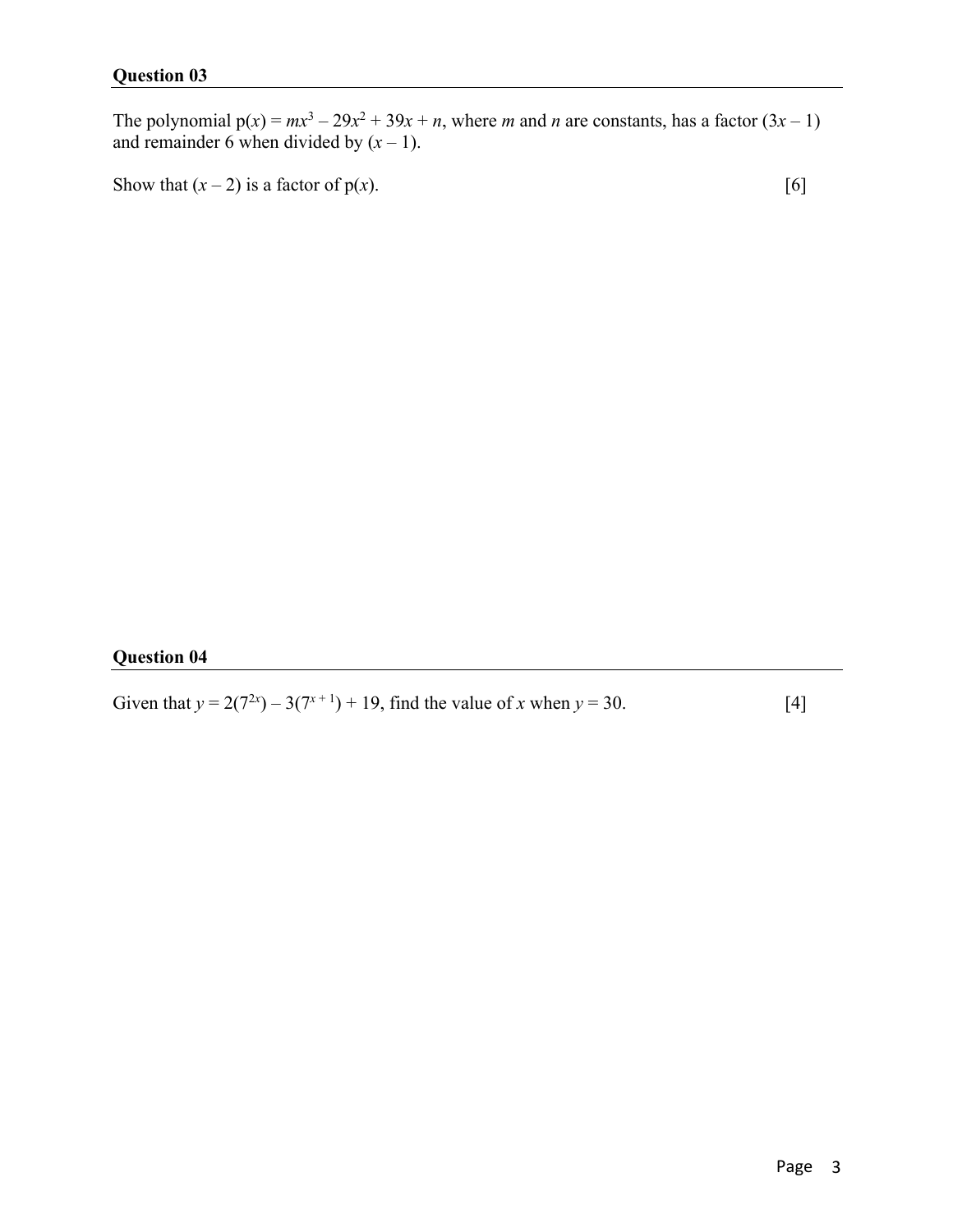*DAB* is a sector of a circle, centre *A*, radius 18 cm. The lines *CB* and *CD* are tangents to the circle. Angle *DAB* is  $\frac{7\pi}{9}$  radians.



**(a)** Find the perimeter of the shaded region. [3]

**(b)** Find the area of the shaded region. [3]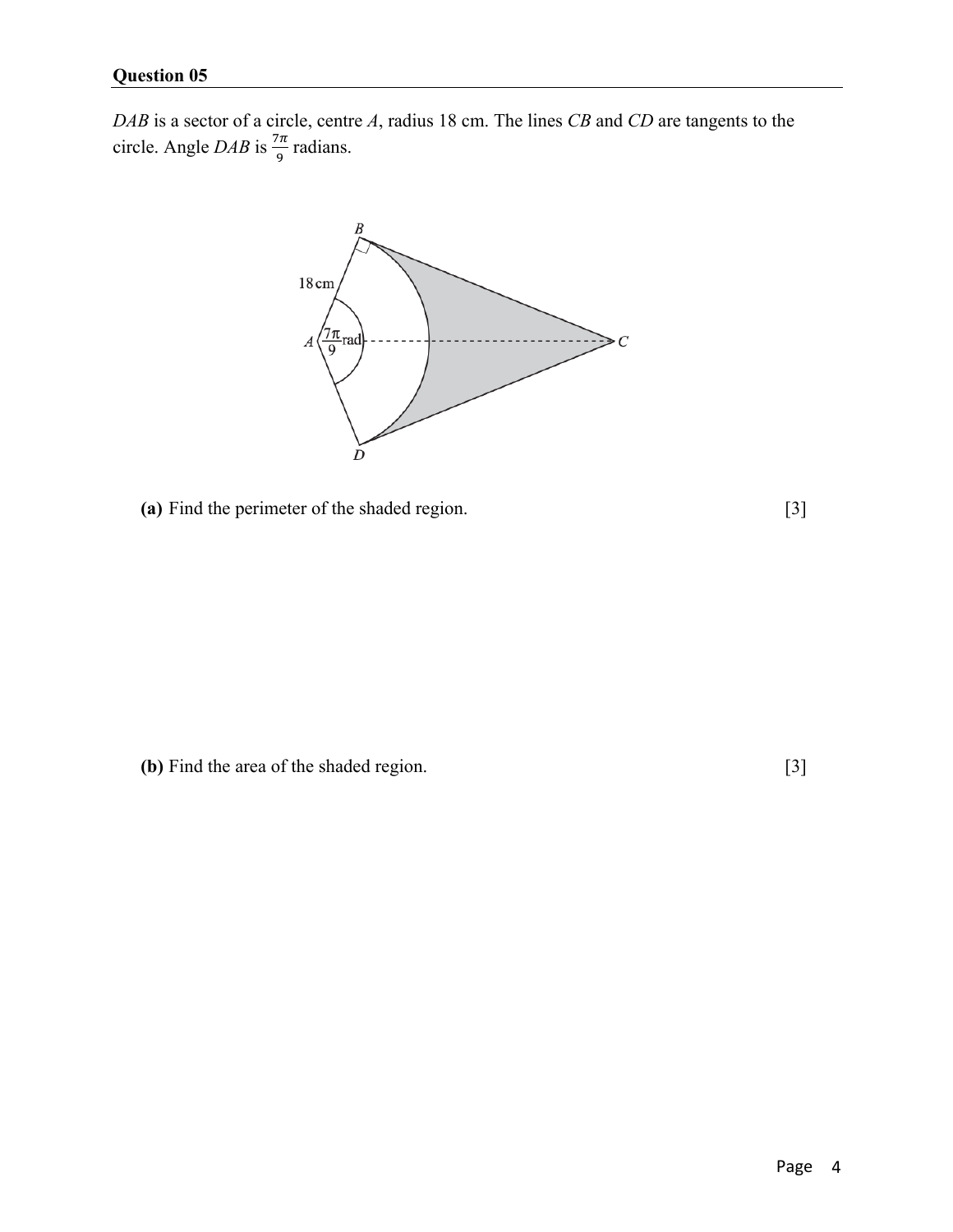The functions f and g are defined for real values of *x* by

$$
f(x) = \sqrt{x - 1}
$$
 for  $x > 1$  and  $g(x) = \frac{x - 2}{2x - 3}$  for  $x > 2$   
(a) Find gf(37). [1]

**(b)** Find an expression for  $f^{-1}(x)$ , the inverse of  $f(x)$ . [2]

(c) Find an expression for 
$$
g^{-1}(x)
$$
, the inverse of  $g(x)$ . [2]

#### **Question 07**

### **DO NOT USE A CALCULATOR IN THIS QUESTION.**

Simplify  $\frac{1}{1+\sqrt{3}} - \frac{\sqrt{3}}{3+2\sqrt{3}}$ , giving your answer as a fraction with an integer denominator. [4]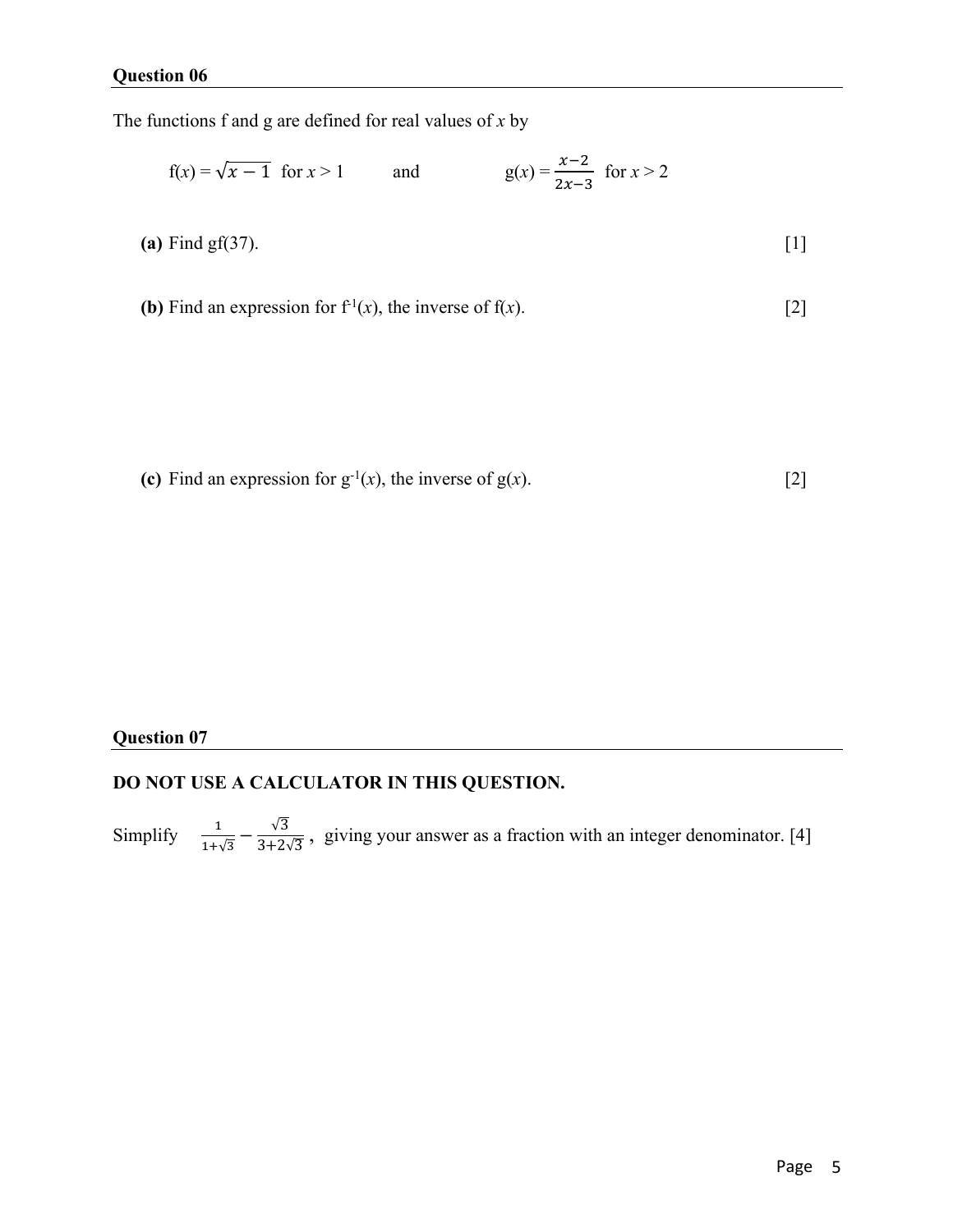The function is defined, for  $0^{\circ} \le x \le 810^{\circ}$ , by  $f(x) = -2 + \cos \frac{2x}{3}$ .

- **(a)** Write down the amplitude of f. [1]
- **(b)** Find the period of f. [2]
- (c) On the axes, sketch the graph of  $y = f(x)$ . [2]

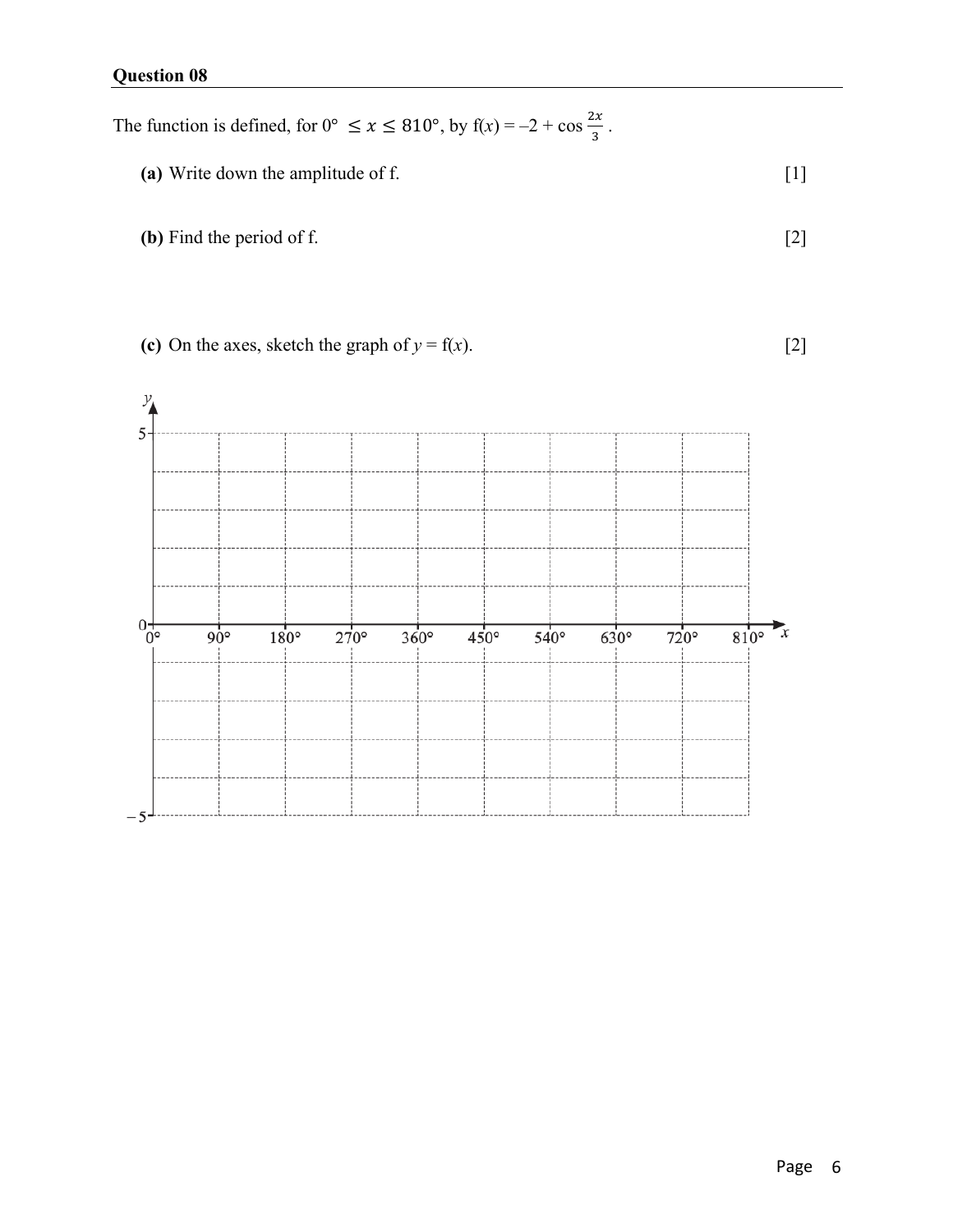

The diagram shows the parallelogram *OABC*, such that  $\overrightarrow{OA} = \mathbf{a}$  and  $\overrightarrow{OC} = \mathbf{c}$ . The point *D* lies on *CB* such that  $CD : DB = 3 : 1$ . When extended, the lines *AB* and *OD* meet at the point *E*. It is given that  $\overrightarrow{OE} = h\overrightarrow{OD}$  and  $\overrightarrow{BE} = k\overrightarrow{AB}$ , where *h* and *k* are constants.

(a) Find  $\overrightarrow{DE}$  in terms of **a**, **c** and *h*. [4]

**(b)** Find  $\overrightarrow{DE}$  in terms of **a**, **c** and *k*. [1]

**(c)** Hence find the value of *h* and *k*. [4]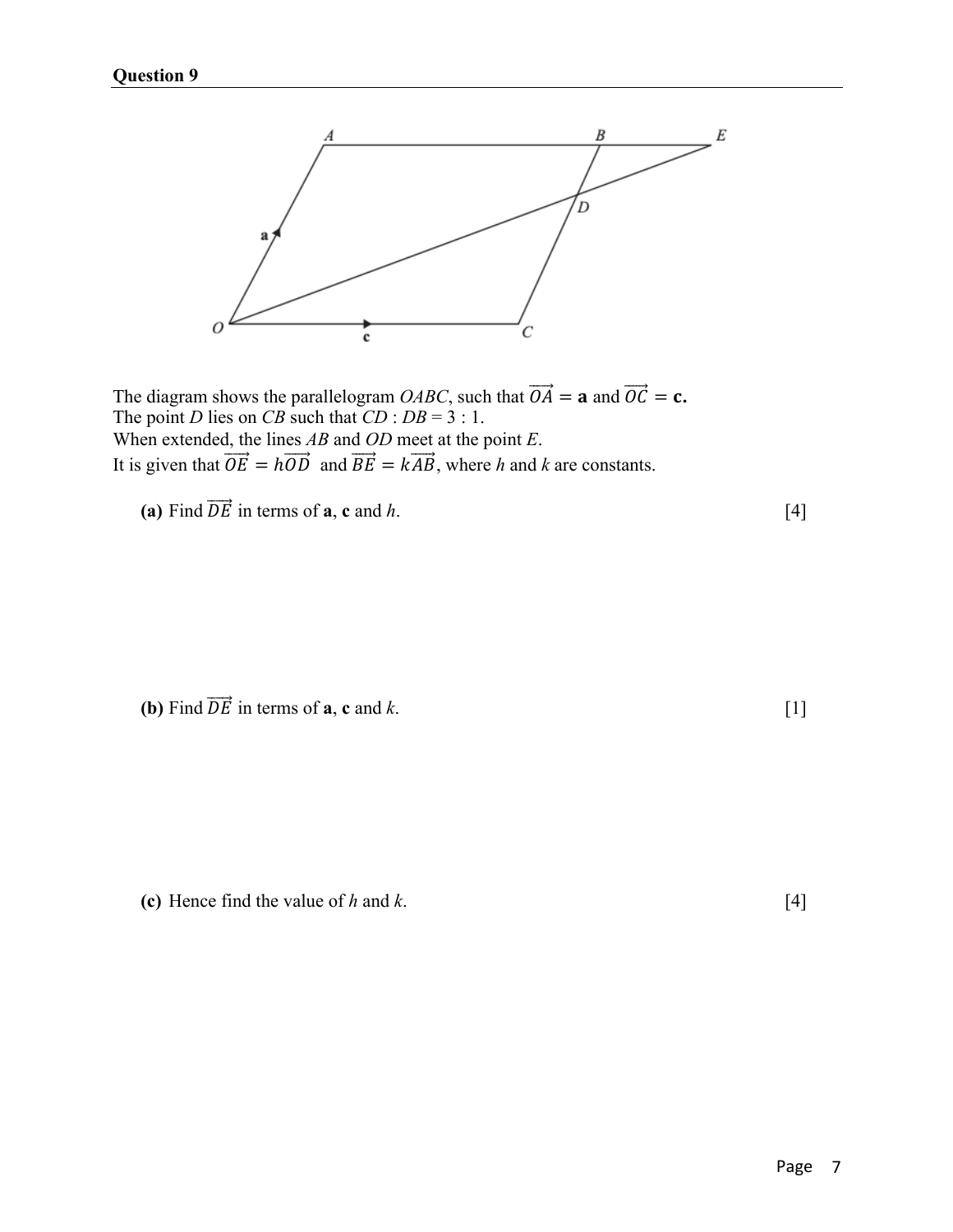(a) Solve the equation 5tan  $x - 3\cot x = 2\sec x$ , where *x* is in radians and  $0 \le x \le 2\pi$ . [6]

**(b)** Find the value of *a* such that  $2\log_a 8 = \frac{3}{2}$  $\qquad \qquad \text{[2]}$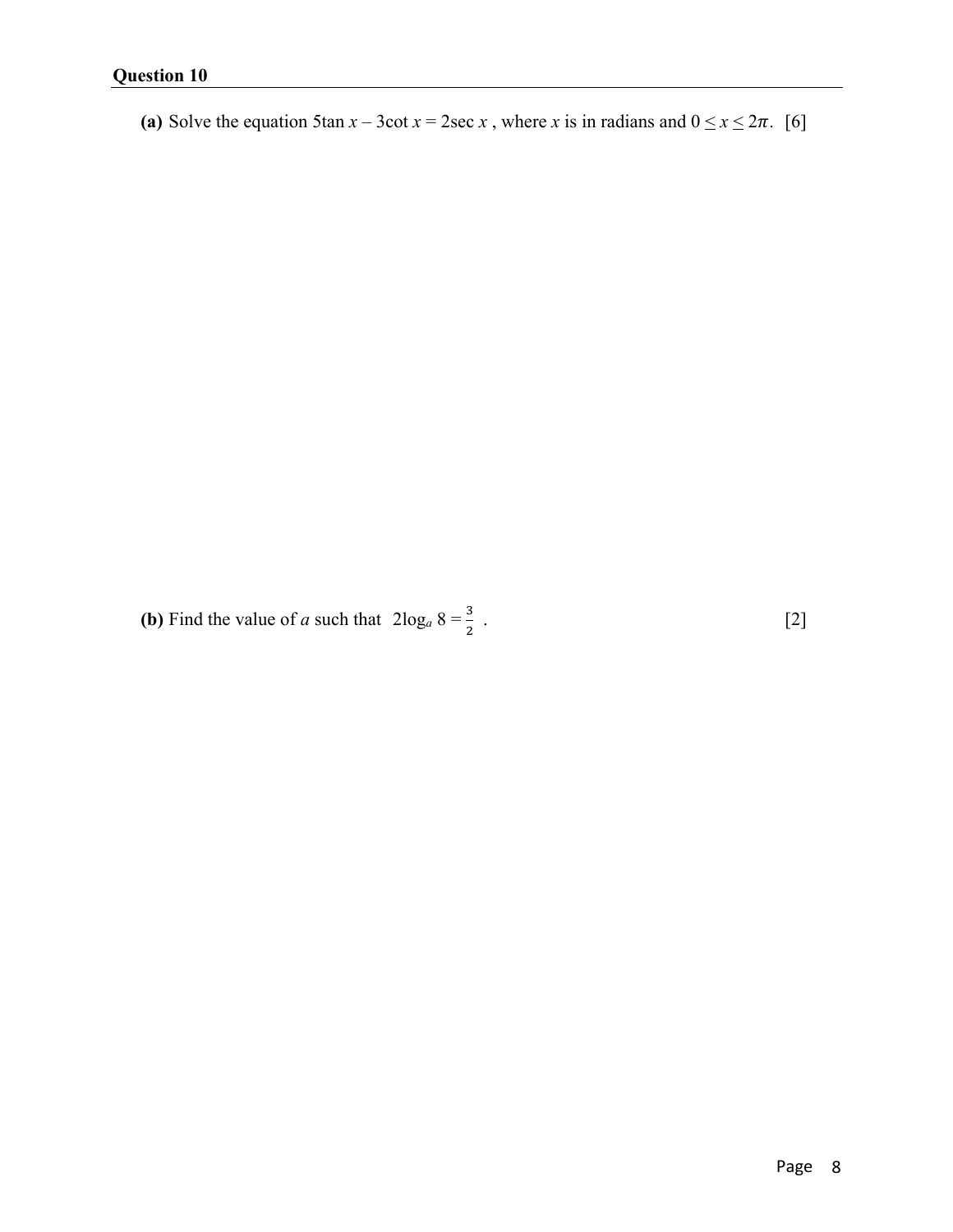(a) Solve the inequality  $2x^2 - 16x + 1 \ge x - 20$ . [3]

**(b)** Find the equation of the normal to the curve  $y = x^3 + x^2 - 4x + 6$  at  $x = 2$ . [5]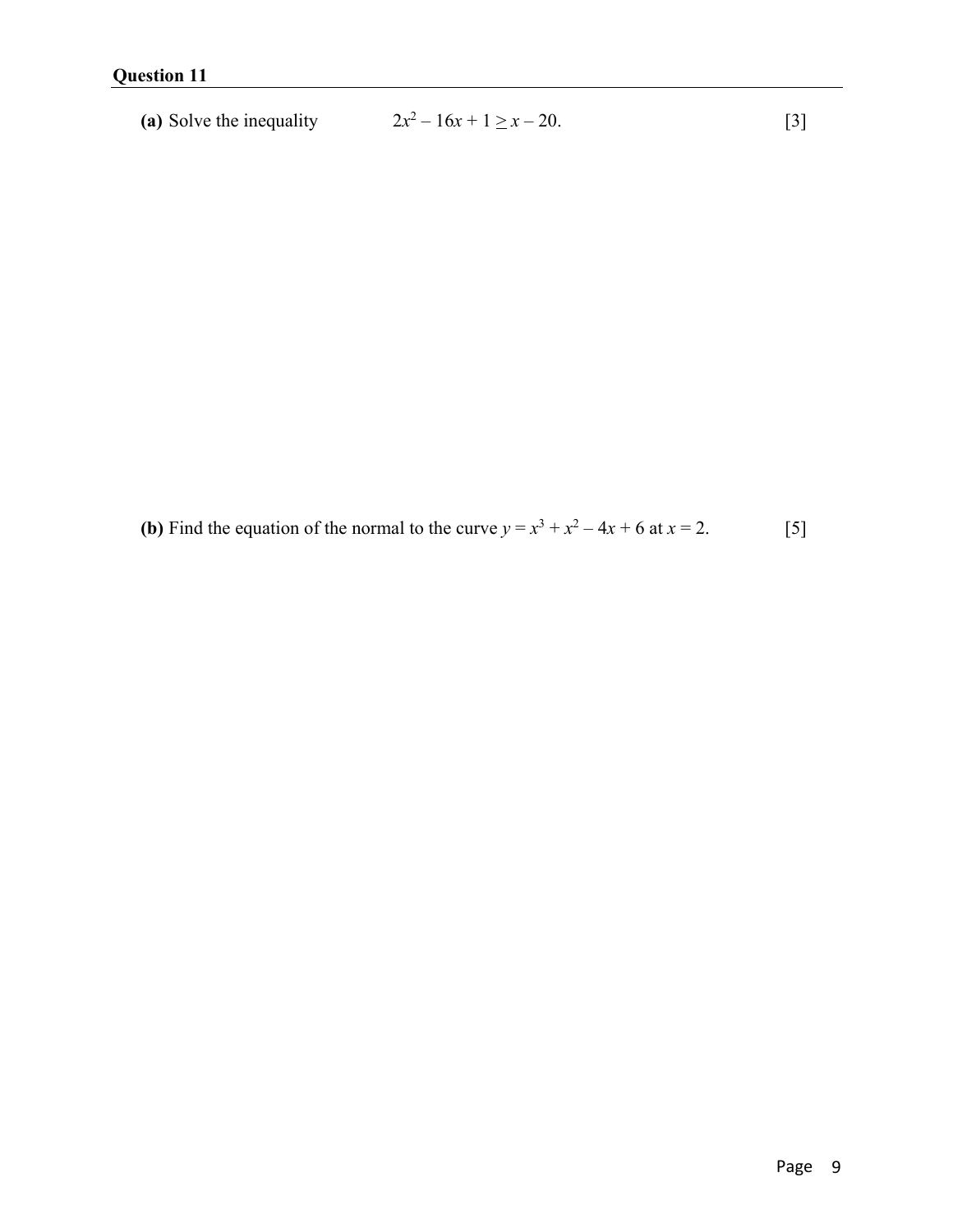A curve has equation 
$$
y = \frac{(x^2 - 5)^{\frac{1}{3}}}{x+1}
$$
 for  $x > -1$ .

(a) Show that 
$$
\frac{dy}{dx} = \frac{Ax^2 + Bx + C}{3(x+1)^2(x^2-5)^{\frac{2}{3}}}
$$
 where *A*, *B* and *C* are integers. [6]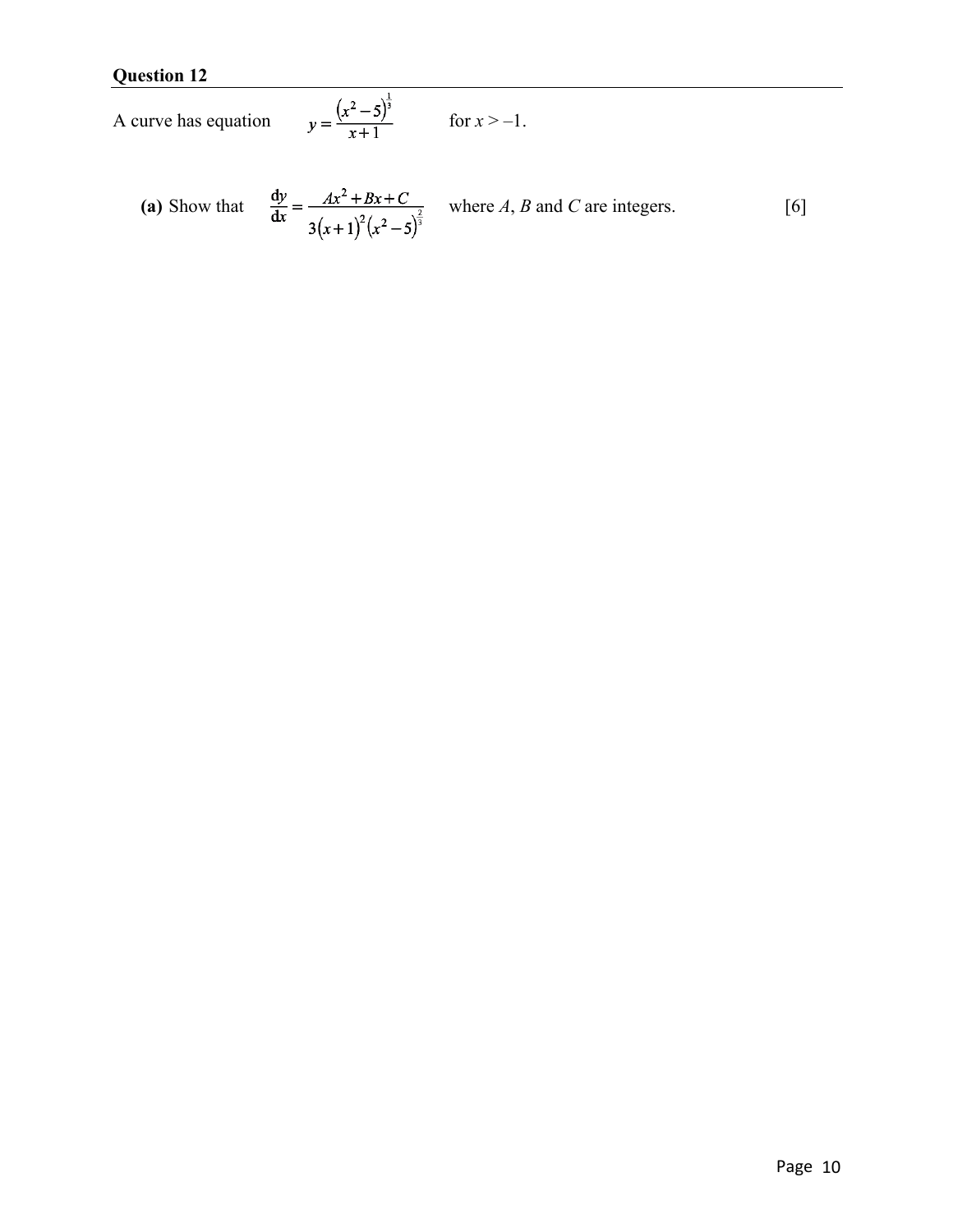**(c)** Determine the nature of this stationary point. [2]